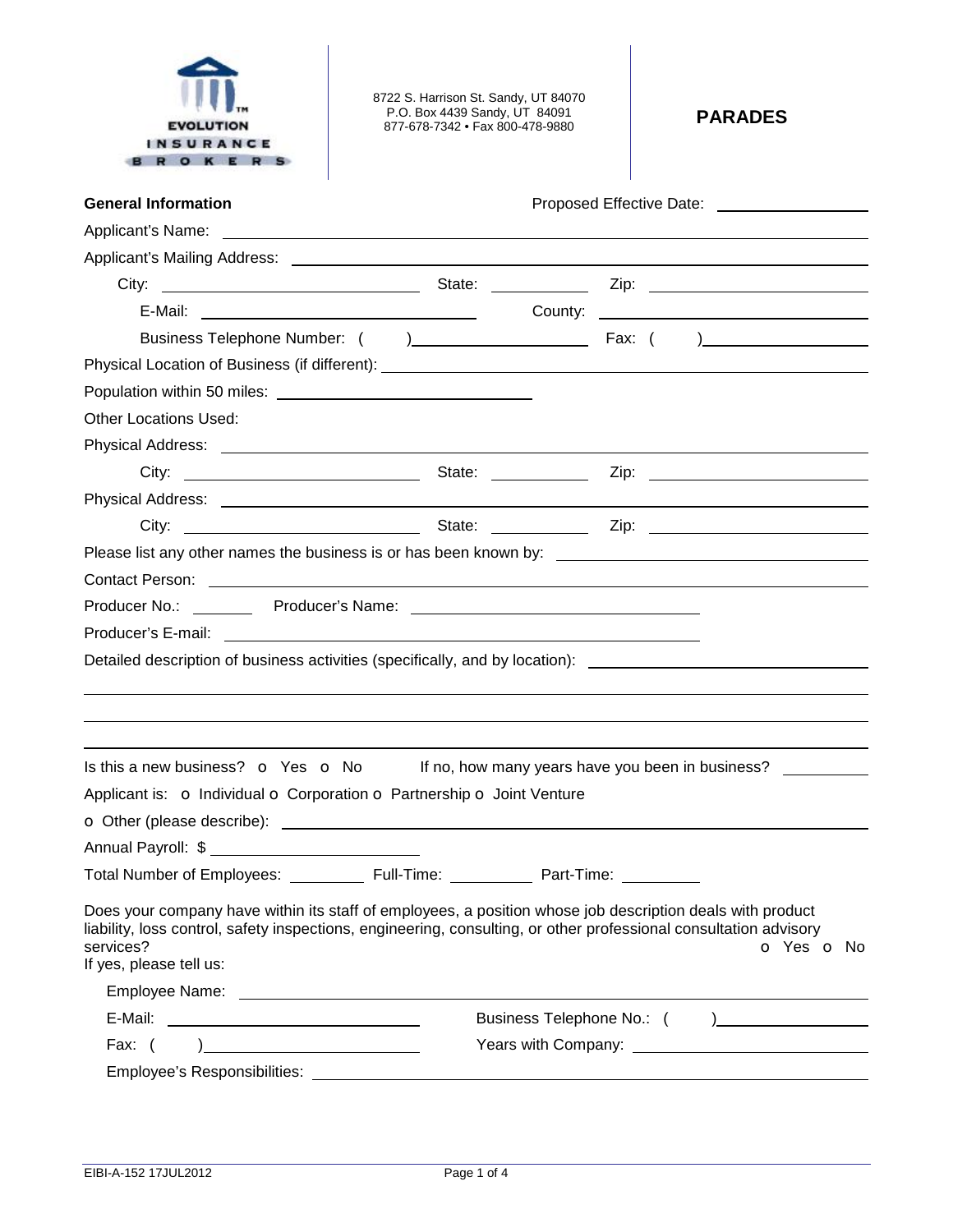## **1. Insurance History**

Who is your current insurance carrier (or your last if no current provider)?

Provide name(s) for all insurance companies that have provided Applicant insurance for the last three years:

|                        | Coverage: | Coverage: | Coverage: |
|------------------------|-----------|-----------|-----------|
| Company Name           |           |           |           |
| <b>Expiration Date</b> |           |           |           |
| <b>Annual Premium</b>  | ιIJ       | ۰D        | ѡ         |

Has the Applicant or any predecessor or related person or entity ever had a claim?  $\bullet$  Yes  $\bullet$  No Attach a five year loss/claims history, including details. (REQUIRED)

Have you had any incident, event, occurrence, loss, or Wrongful Act which might give rise to a Claim covered by this Policy, prior to the inception of this Policy? **o Yes o No** 

If yes, please explain:

Has the Applicant, or anyone on the Applicant's behalf, attempted to place this risk in standard markets?

o Yes o No

If the standard markets are declining placement, please explain why:

## **2. Desired Insurance**

## **Limit of Liability - Professional Liability Coverage:**

#### Per Act/Aggregate **Per Person/Per Act/Aggregate**

| $\circ$ | \$50,000/\$100,000    | $\circ$ | \$25,000/\$50,000/\$100,000     |
|---------|-----------------------|---------|---------------------------------|
| $\circ$ | \$150,000/\$300,000   | $\circ$ | \$75,000/\$150,000/\$300,000    |
| $\circ$ | \$250,000/\$1,000,000 | $\circ$ | \$100,000/\$250,000/\$1,000,000 |
| $\circ$ | \$500,000/\$1,000,000 | $\circ$ | \$250,000/\$500,000/\$1,000,000 |
|         | Other:                | $\circ$ | Other:                          |

**Self Insured Retention (SIR):** o \$1,000 (Minimum) o \$1,500 o \$2,500 o \$5,000 o \$10,000

# **3. Business Activities**

| 1 <sub>1</sub> | Are you interested in single parade coverage, or an annual policy where multiple events are provided |                        |                                      |  |
|----------------|------------------------------------------------------------------------------------------------------|------------------------|--------------------------------------|--|
|                | coverage?                                                                                            | <b>o</b> Single parade | <b>O</b> Annual with multiple events |  |
|                | Note: For annual coverage, provide a separate list of events.                                        |                        |                                      |  |
| 2.             | Are you a non-profit corporation?                                                                    |                        | O Yes O No                           |  |
| 3.             | Are you part of a club?                                                                              |                        | $O Yes$ $O No$                       |  |
|                | If yes, answer:                                                                                      |                        |                                      |  |
|                | a. Club:                                                                                             |                        |                                      |  |
|                | b. Total number of club members:                                                                     |                        |                                      |  |
|                | c. Are there different kinds of club membership (temporary, corporate)?                              |                        | <b>O</b> Yes <b>O</b> No             |  |
|                | Explain:                                                                                             |                        |                                      |  |
|                |                                                                                                      |                        |                                      |  |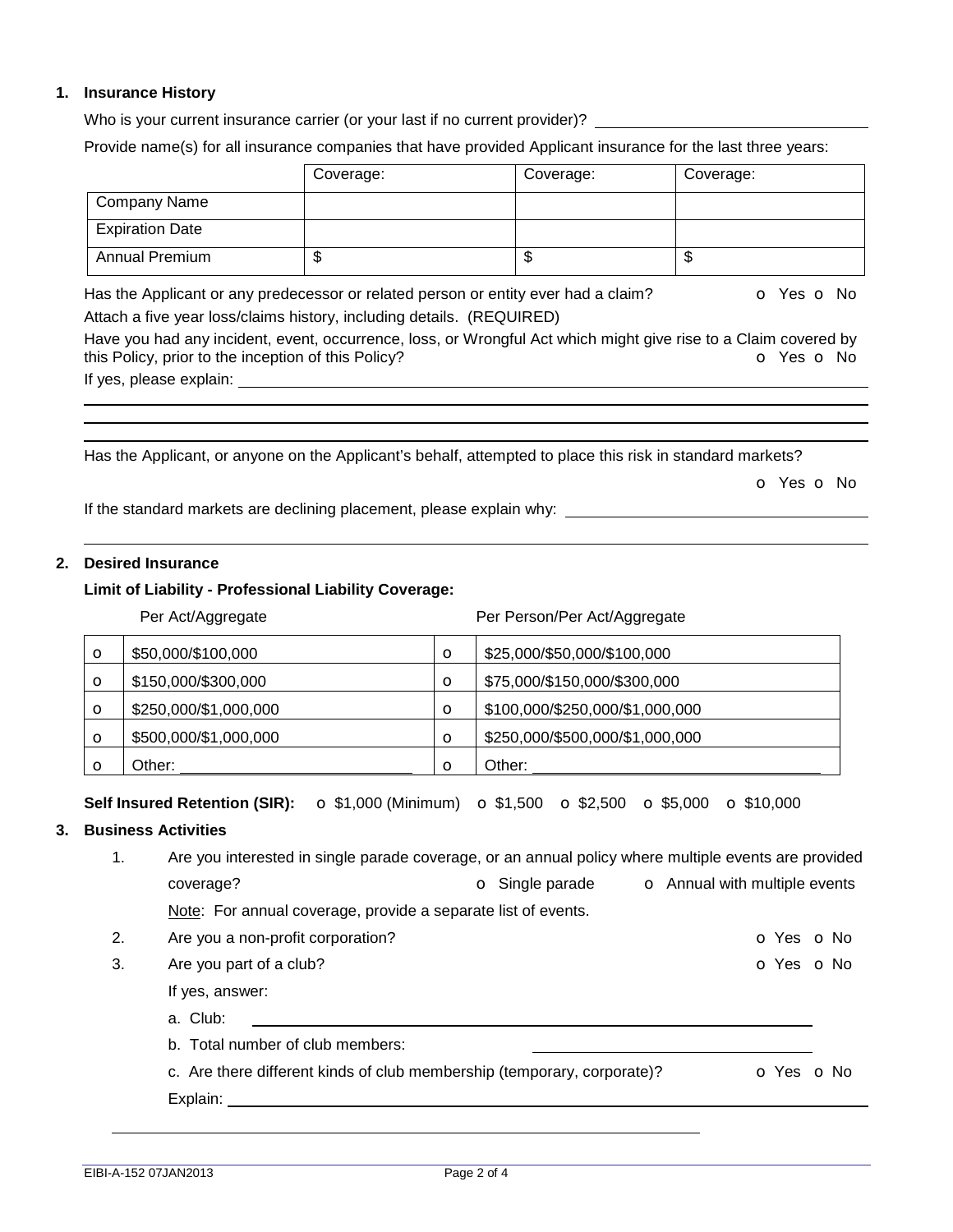| d. Is there a charge for being a club member?            | O Yes O No                                                                                                                                                              |
|----------------------------------------------------------|-------------------------------------------------------------------------------------------------------------------------------------------------------------------------|
| If yes, list fee amount:                                 |                                                                                                                                                                         |
| Parade date:                                             |                                                                                                                                                                         |
|                                                          |                                                                                                                                                                         |
| Last year's spectator attendance:                        |                                                                                                                                                                         |
| This year's estimated spectator attendance:              |                                                                                                                                                                         |
| For each parade, please specify the number of floats.    |                                                                                                                                                                         |
| a. Mini floats (5 or less riders):                       |                                                                                                                                                                         |
| b. Floats (6-20 riders):                                 |                                                                                                                                                                         |
| c. Double-decker or super floats (21-50 riders):         |                                                                                                                                                                         |
| d. Tandem floats (50-100 riders):                        |                                                                                                                                                                         |
| e. Super tandem floats (101-150 riders):                 |                                                                                                                                                                         |
| f. Number of super-super tandem floats (151-200 riders): |                                                                                                                                                                         |
|                                                          | O Yes O No                                                                                                                                                              |
| If yes, answer:                                          |                                                                                                                                                                         |
| a.                                                       |                                                                                                                                                                         |
| b.                                                       |                                                                                                                                                                         |
|                                                          |                                                                                                                                                                         |
| Do you want float physical damage coverage?              | O Yes O No                                                                                                                                                              |
|                                                          |                                                                                                                                                                         |
|                                                          | Will there be reviewing stands that require liability coverage?<br>If yes, list value per float, and number of floats to be covered: __________________________________ |

# 10. List any additional insured:

| <b>NAME</b> | <b>ADDRESS</b> | <b>INTEREST</b> |
|-------------|----------------|-----------------|
|             |                |                 |
|             |                |                 |
|             |                |                 |
|             |                |                 |

# 11. Describe parade route: <u>contract and the contract of the contract of the contract of the contract of the contract of the contract of the contract of the contract of the contract of the contract of the contract of the c</u>

12. Security will be provided by: \_\_\_\_\_\_\_\_\_\_\_

- 13. Emergency medical services will be provided by:
- 14. Complete the following list of all Float Owners, and of the Owners of Units used to tow floats.

| <b>FLOAT</b><br><b>OWNER?</b> | <b>UNIT</b><br><b>OWNER?</b> | <b>NAME</b> | <b>ADDRESS</b> | <b>PHONE</b> |
|-------------------------------|------------------------------|-------------|----------------|--------------|
| $\circ$                       | $\circ$                      |             |                |              |
| $\circ$                       | $\circ$                      |             |                |              |
| $\circ$                       | $\circ$                      |             |                |              |
| $\circ$                       | $\circ$                      |             |                |              |
| $\circ$                       | $\circ$                      |             |                |              |